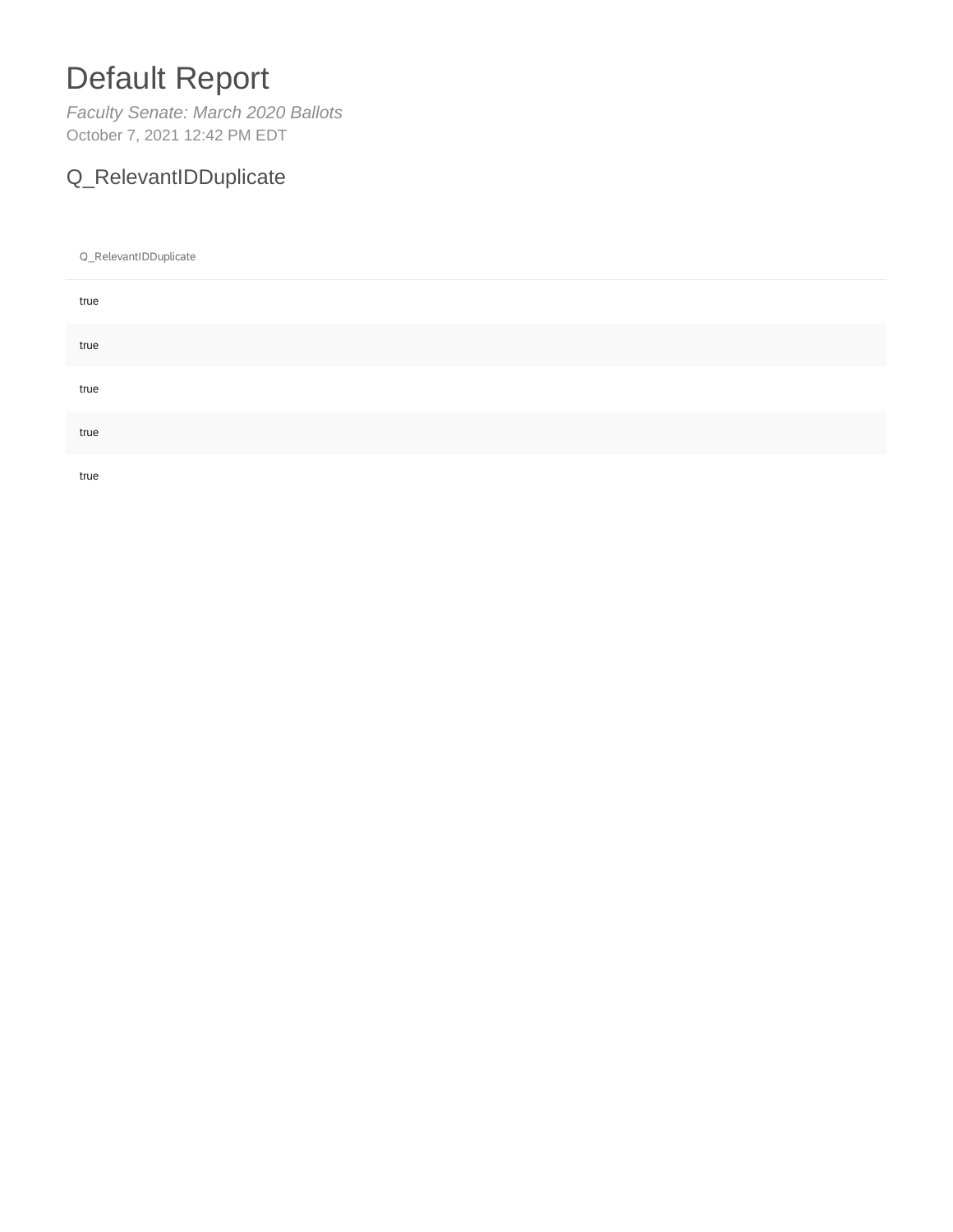# Q\_RelevantIDDuplicateScore

| <b>Selection</b> | Field                      | Minimum | Maximum | Mean | <b>Std Deviation</b> | Variance | Count |
|------------------|----------------------------|---------|---------|------|----------------------|----------|-------|
|                  | Q RelevantIDDuplicateScore | 0.OC    | 98.00   |      | 22.98                | 527.88   | 75    |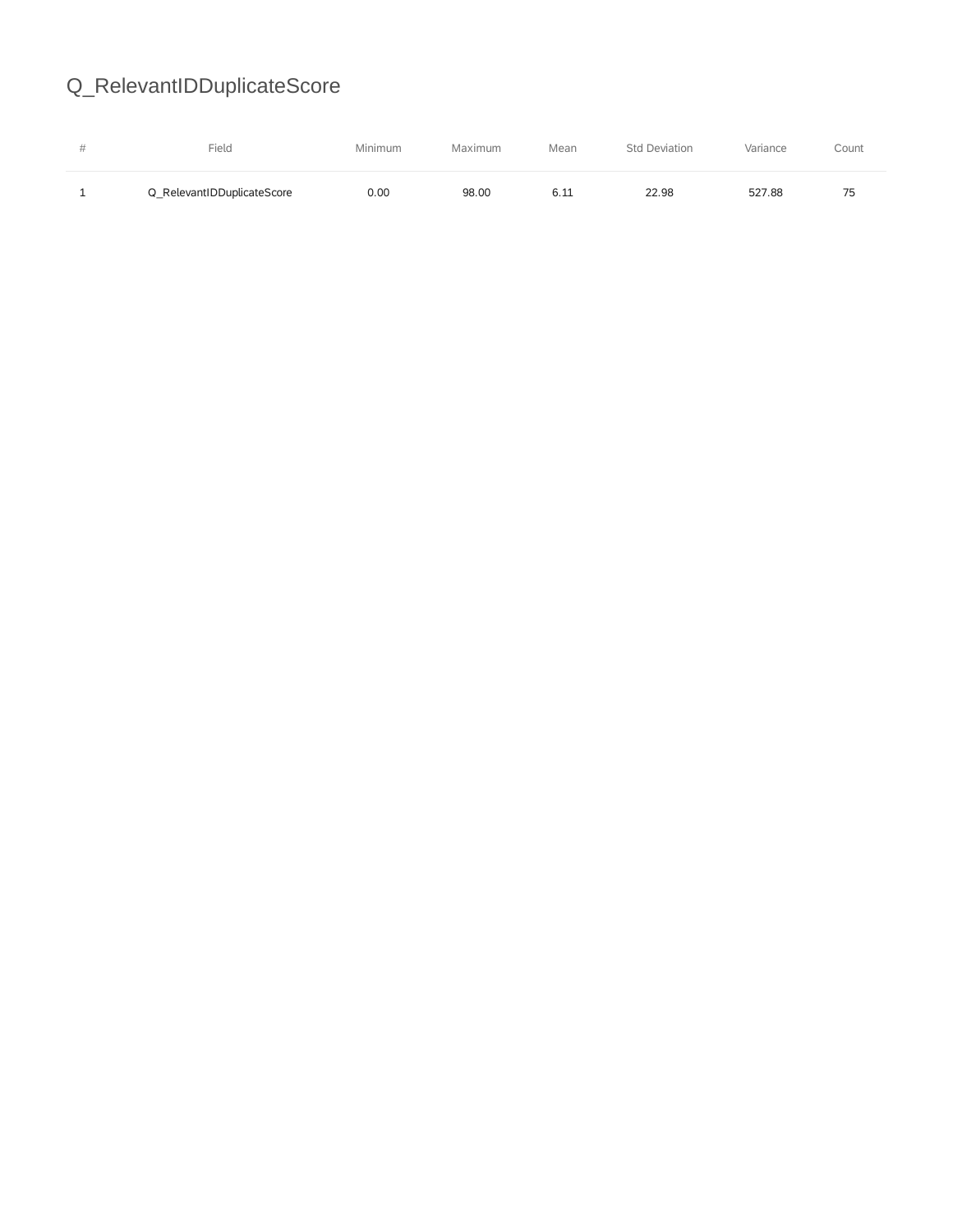## Q\_RelevantIDFraudScore

|   | Field                  | Minimum | Maximum | Mean | Deviation<br>Sta | Variance | Count     |
|---|------------------------|---------|---------|------|------------------|----------|-----------|
| - | Q RelevantIDFraudScore | 0.00    | 20.00   | 3.80 | 5.34             | 28.56    | 75<br>ر ، |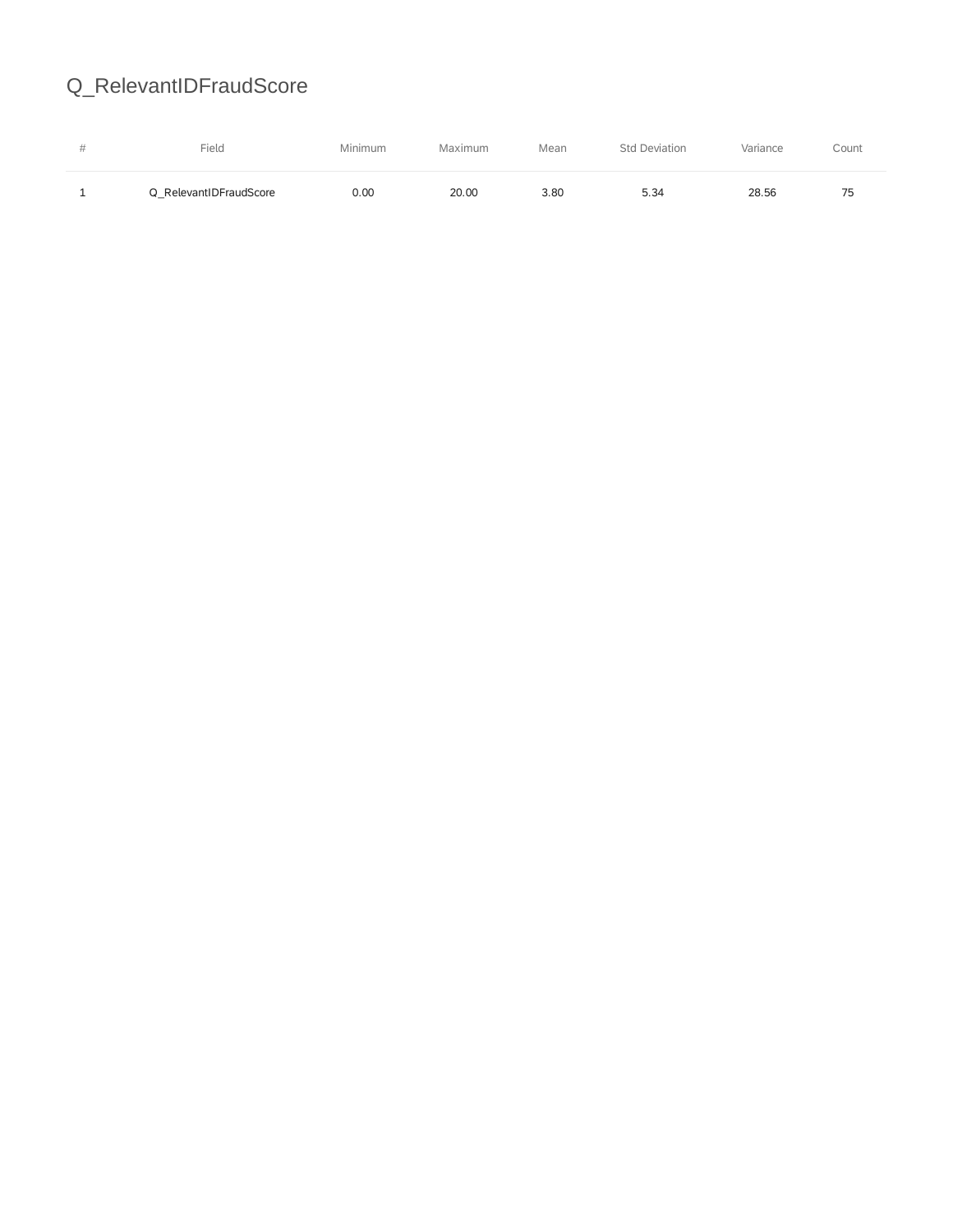1. AAA - Ballot for the Admissions and Academic Affairs (AAA) March 31, 2020 This committee shall be concerned with student admissions, probation, dismissal, and academic conduct. Current Membership of the Admissions and Academic Affairs (AAA):• Melissa Blankenship (Chair, HSS, '21)• Feler Bose (BUSE, '21)• Amber Hall (EDUC, '21)• Tanya Perkins (HSS, '21)• Vacancy ('22)• Vacancy ('22)• Vacancy ('22) Vote for Three (3) of the candidates below.



Showing rows 1 - 5 of 5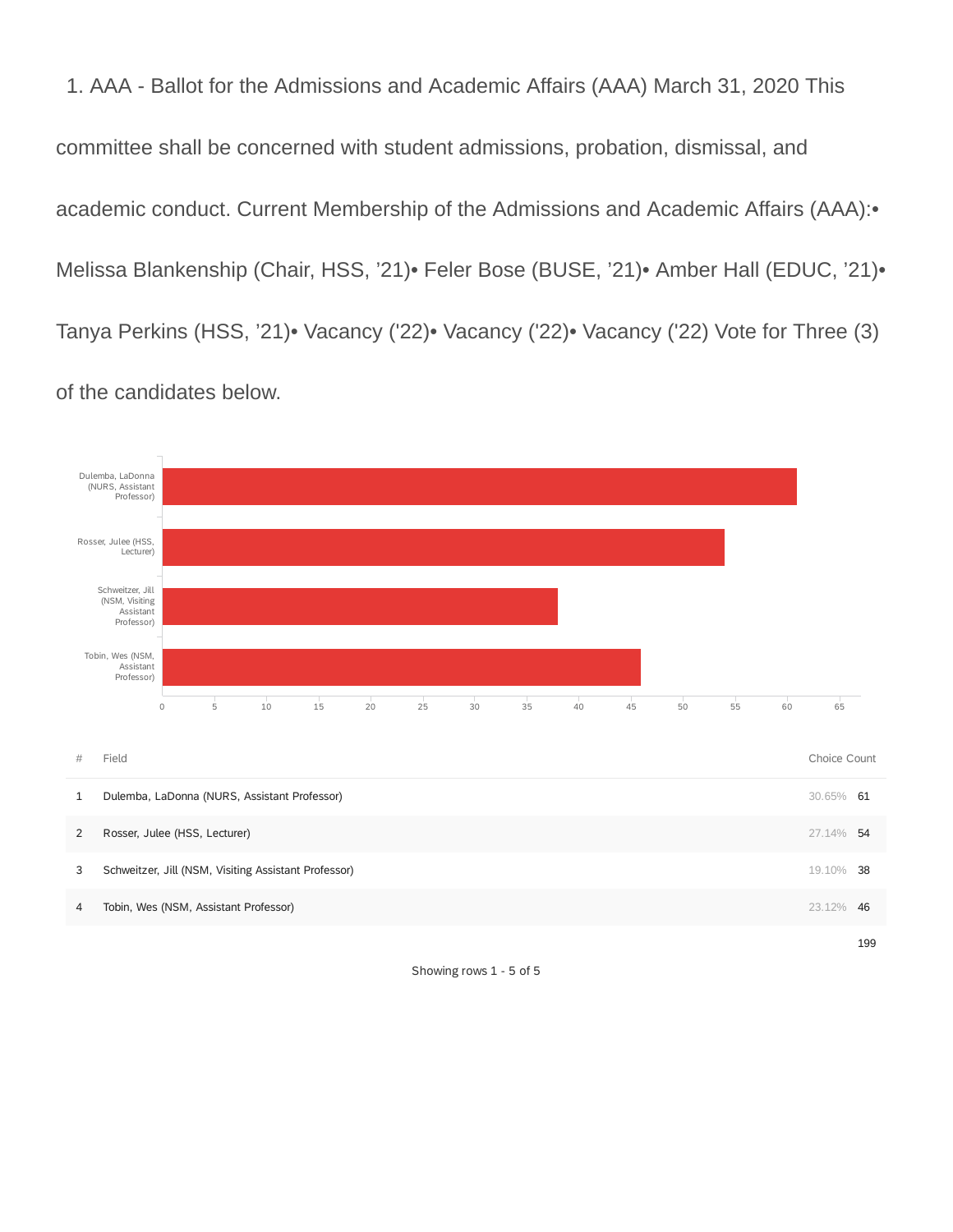2. Ath - Ballot for the Athletics Committee March 31, 2020 The Campus Athletics Committee creates academic policies regarding athletics, recommends policies regarding athletics and supervises adherence to these policies. Current Membership of the Athletics Committee:• Paula Baumann (NURS, '21)• Shelly Burns (NURS, '21)• Mary Freeland (EDUC, '21))• Vacancy ('22)• Vacancy ('22) Vote for Two (2) of the candidates below.



Showing rows 1 - 3 of 3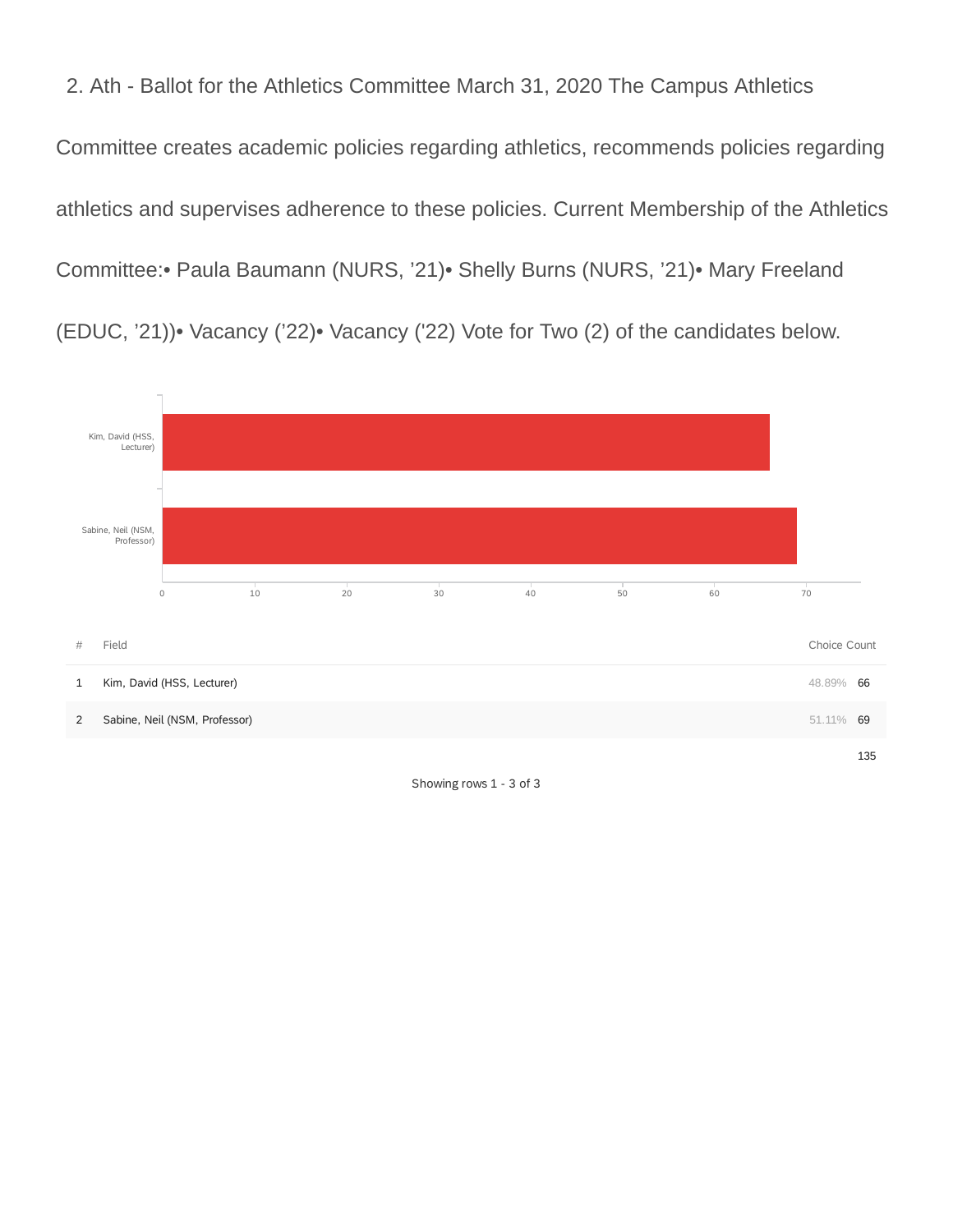3. Curric - Ballot for the Curriculum Committee March 31, 2020 This committee shall be concerned with all programs and courses offering academic credit, changes in existing University offerings, degree proposals, and policies related to curriculum. Current Membership of the Curriculum Committee:• Rebecca Clemons (Co-Chair, BUSE, '21)• Sue McFadden (Co-Chair, LIB, '21)• Tommy Renfro (EDUC, '21)• Vacancy ('22)• Vacancy ('22)• Vacancy ('22)• Vacancy ('22) Vote for Four (4) of the candidates below.



Showing rows 1 - 5 of 5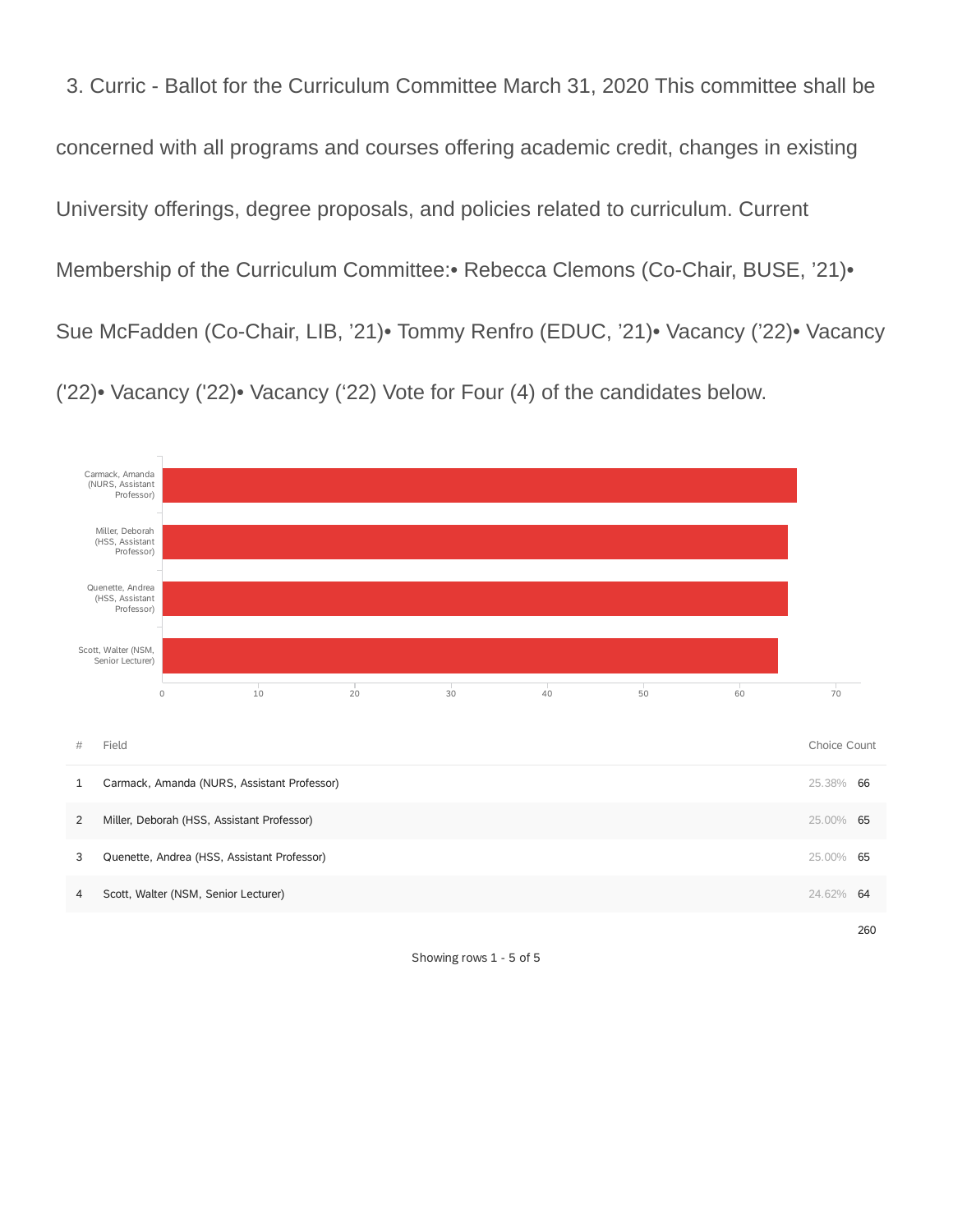4. FAC - Ballot for the Faculty Affairs Committee (FAC) March 31, 2020This committee shall be concerned with the Academic Handbook and general welfare, working conditions, and professional development of the faculty. Current Membership of the FAC Committee:• Kris Rees (HSS, ex officio as UFC Rep.)• Edwina Helton (HSS, '21)• Chera LaForge (HSS, '21)• Jerry Wilde (EDUC, '21)• Vacancy ('22)• Vacancy ('22)• Vacancy ('22)• Vacancy ('22) Vote for Four (4) of the candidates below.

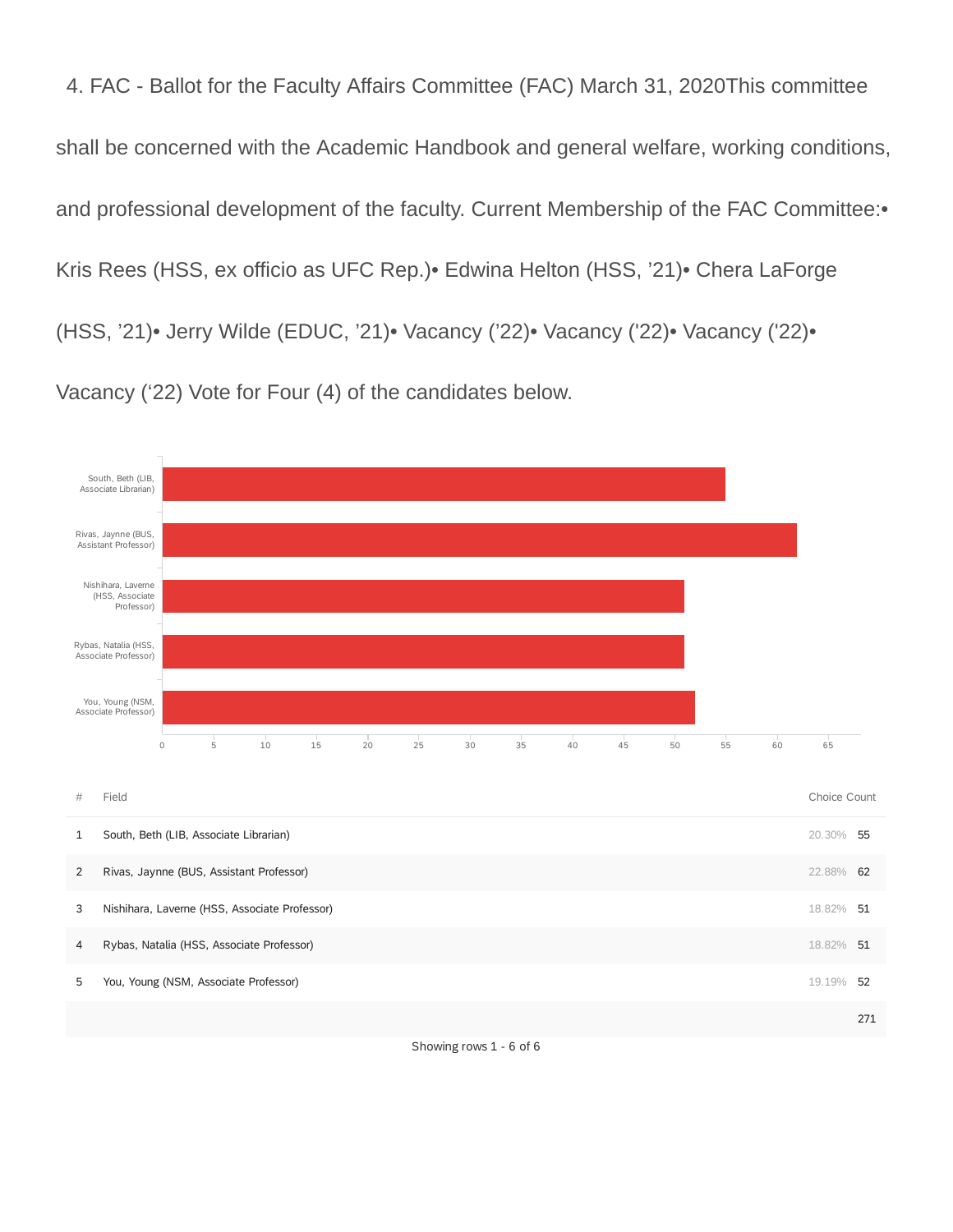#### 5. LTLRC -(LLTCRC) March 31, 2020



Showing rows 1 - 7 of 7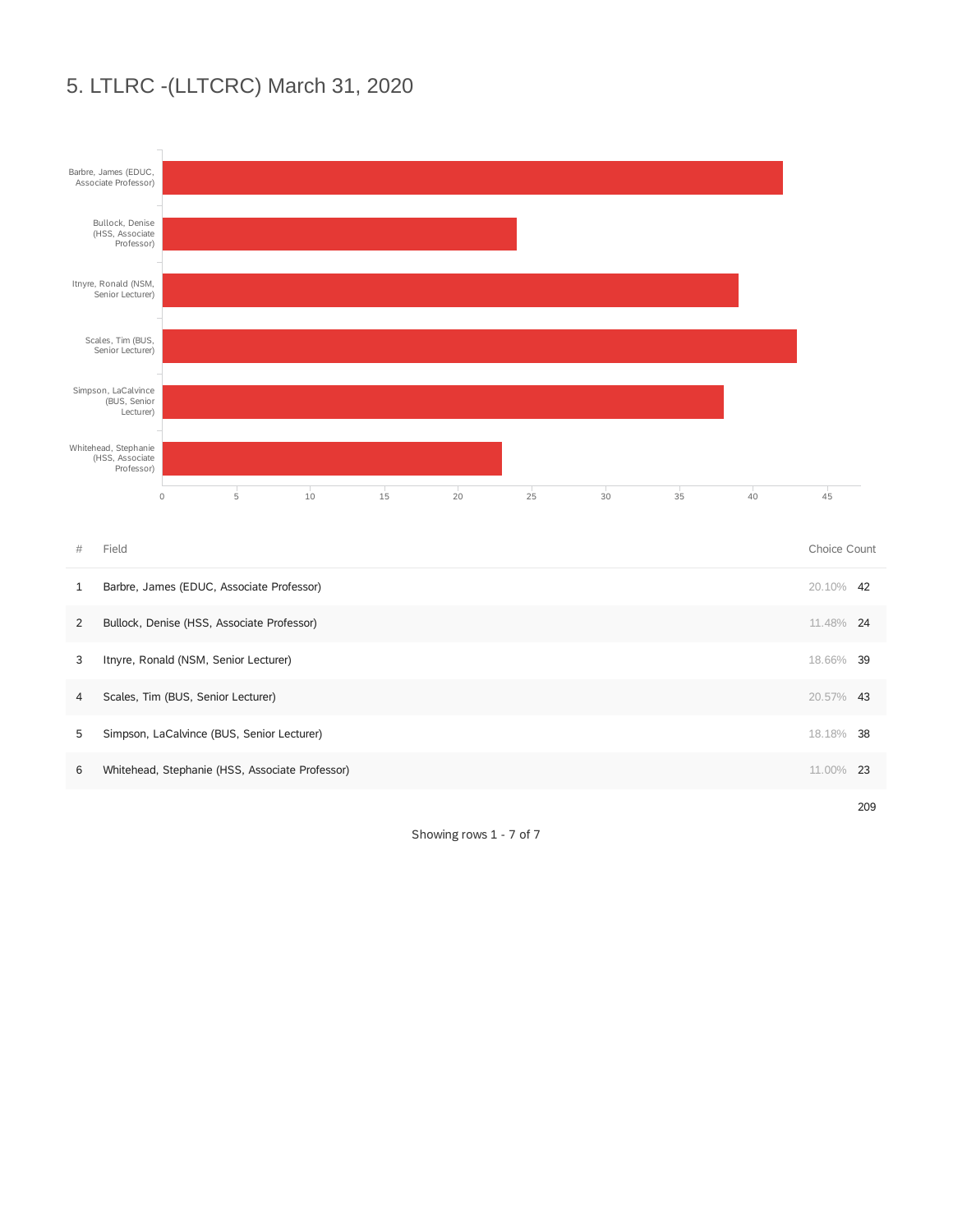6. Nomin - Ballot for the Nominating Committee March 31, 2020 The Nominating Committee is responsible for the process of nominations and elections. Current Membership of the Nominating Committee:Final year of term is indicated in parentheses: Kris Rees (HSS, '21)Vacancy ('22)Vacancy ('22) Please vote for Two (2) of the candidates below. Vote for individuals from at least two schools.



Showing rows 1 - 6 of 6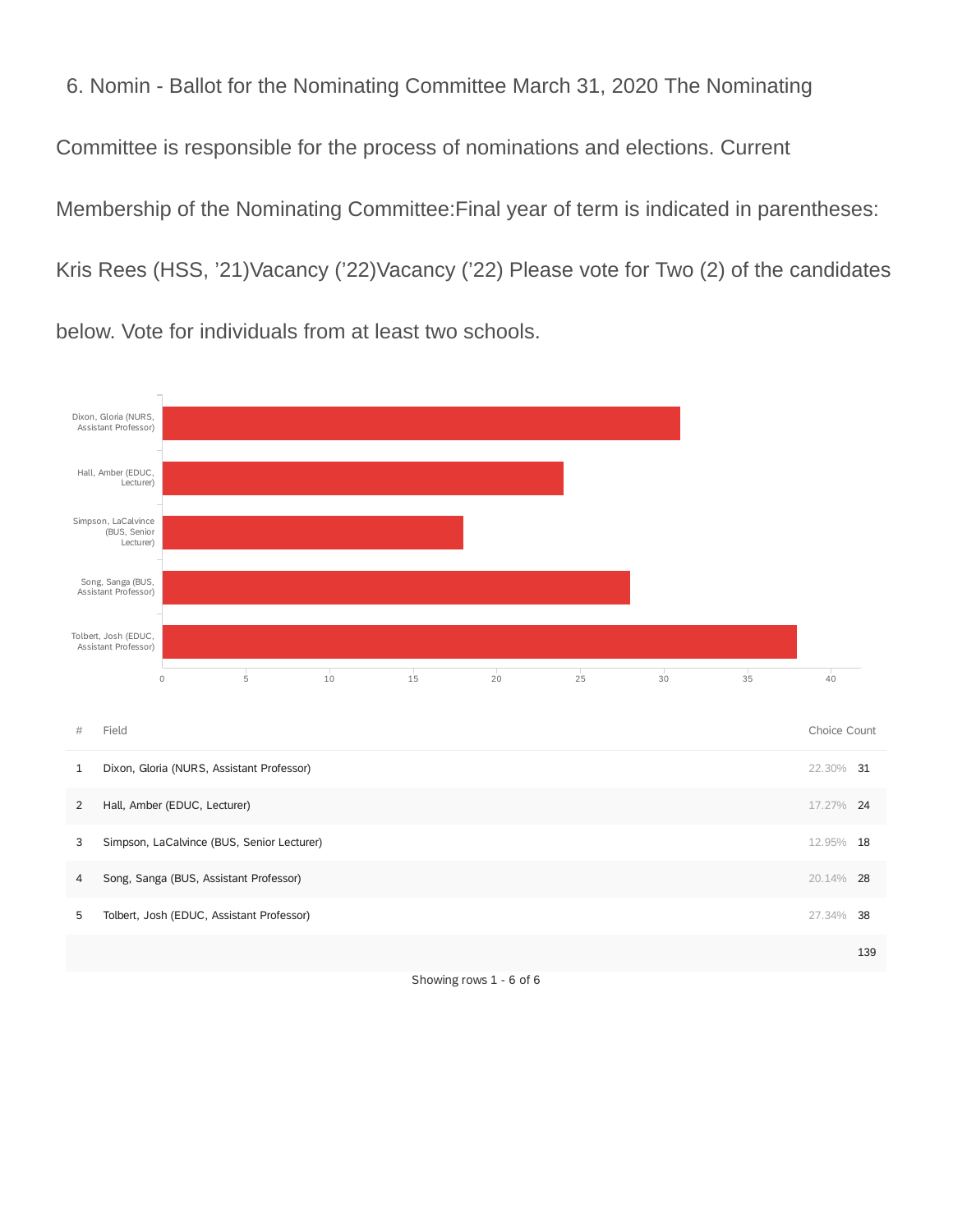7. P&T - Ballot for the Promotion & Tenure Committee (P&T) March 31, 2020 The Promotion and Tenure Committee considers promotion and tenure cases. Current Membership of the P&T Committee:Final year of term is indicated in parentheses: Paula Baumann (Associate Professor, NURS, '21)Oi Lin Cheung (Associate Professor, BUSE, '21)Edwina Helton (Professor, HSS, '21)Vacancy ('22)Vacancy ('22)Vacancy ('22) Please vote for Three (3) of the candidates below. At least one must hold the rank of Professor.